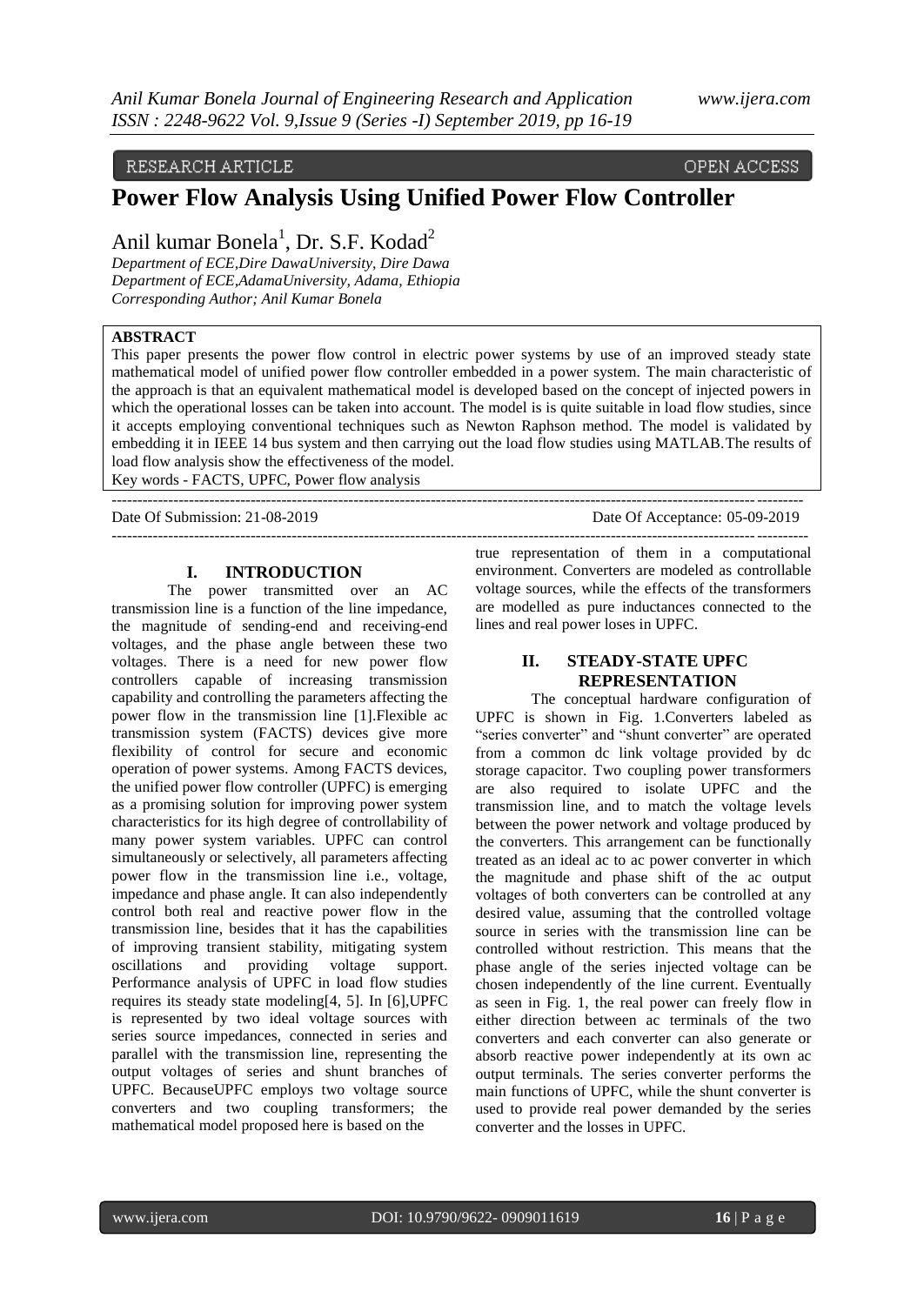

**Fig. 1.** Schematic diagram of an UPFC

The UPFC can be represented in steady state by the two voltage sources with appropriate impedances as shown in Fig. 2.The voltage sources can then be represented by the relationship between the voltages and amplitude modulation ratios, and phase shifts of UPFC. In this model, the shunt transformer impedance and the transmission line impedance including the series transformer impedance are assumed to be constant. Themathematical model is constructed by representing the ac output terminals of the two converters with two ideal voltage sources,  $V_{se}$  and  $V_{sh}$  respectively in series with the reactance's  $X_{se}$ , and  $X_{sh}$ , denoting the leakage reactance of the two coupling transformers respectively in Fig. 2. I<sub>L</sub> represents transmission line current having a phase angle of  $\Phi$ <sub>IL</sub>





As seen in Fig. 2,  $\tilde{V}_i$  represents an imaginary voltage behind the series reactance  $X_{se}$ 

$$
\tilde{V}_i = \tilde{V}_{se} + \tilde{V}_i
$$
\n<sup>(1)</sup>

Series voltage source,  $V_{se}$  is controllable both in magnitude and phase angle

$$
\tilde{V}_{se} = r\tilde{V}_{i}e^{i\theta}
$$
\n(2)

Where,  $0 \le r \le r_{\text{max}}$  and  $0 \le \exists \le 2$ The related phasor diagram of the concerned parameters in (1) and (2) is drawn in Fig. 3.



**Fig. 3.**Phasor diagram

In Fig. 3, voltage of bus i,  $V_i$  is assumed to be reference vector i.e  $v_i = v_i < 0^\circ$ . The power injection model can be obtained by replacing the voltage source  $V_{se}$  by a current source  $I_{se}$  in parallel with the transmission line as shown in Fig. 4.

$$
\tilde{I}_{se} = -jb_{se}\tilde{V}_{se}
$$
\n(3)\nWhere  $b_{se} = 1/X_{se}$ \n
$$
v_i \angle \theta_i
$$
\n
$$
V_i \angle \theta_i
$$
\n
$$
V_i \angle \theta_i
$$
\n
$$
V_i \angle \theta_i
$$
\n
$$
V_i \angle \theta_i
$$
\n
$$
V_i \angle \theta_i
$$



The effects of the current source  $I_{se}$  and susceptance $b_{se}$  can be modeled by the injection powers at buses i and j.

$$
S_{is} = \tilde{V}_i(-\tilde{I}_{se})^*
$$
\n(4)  
\n
$$
\tilde{S}_{js} = \tilde{V}_j(-\tilde{I})^*
$$
\n(5)  
\n
$$
S_{is} = P_{is} + jQ_{is} = -rb_{se}v_i^2 \sin \theta - jrb_{se}v_i^2 \cos \theta
$$
\n(6)  
\n
$$
\tilde{S}_{js} = P_{js} + jQ_{js} =
$$
\n
$$
v_iv_jb_{se}r \sin(\phi_i - \phi_j + \theta)
$$
\n(7)  
\n
$$
+ jv_iv_jb_{se} \cos(\phi_i - \phi_j + \theta)
$$

Based on (6) and (7), power injection model of series connected voltage source can be seen as two dependent power injections at buses i and jshown in fig. .5.



**Fig. 5.**Equivalent power injections of series voltage source.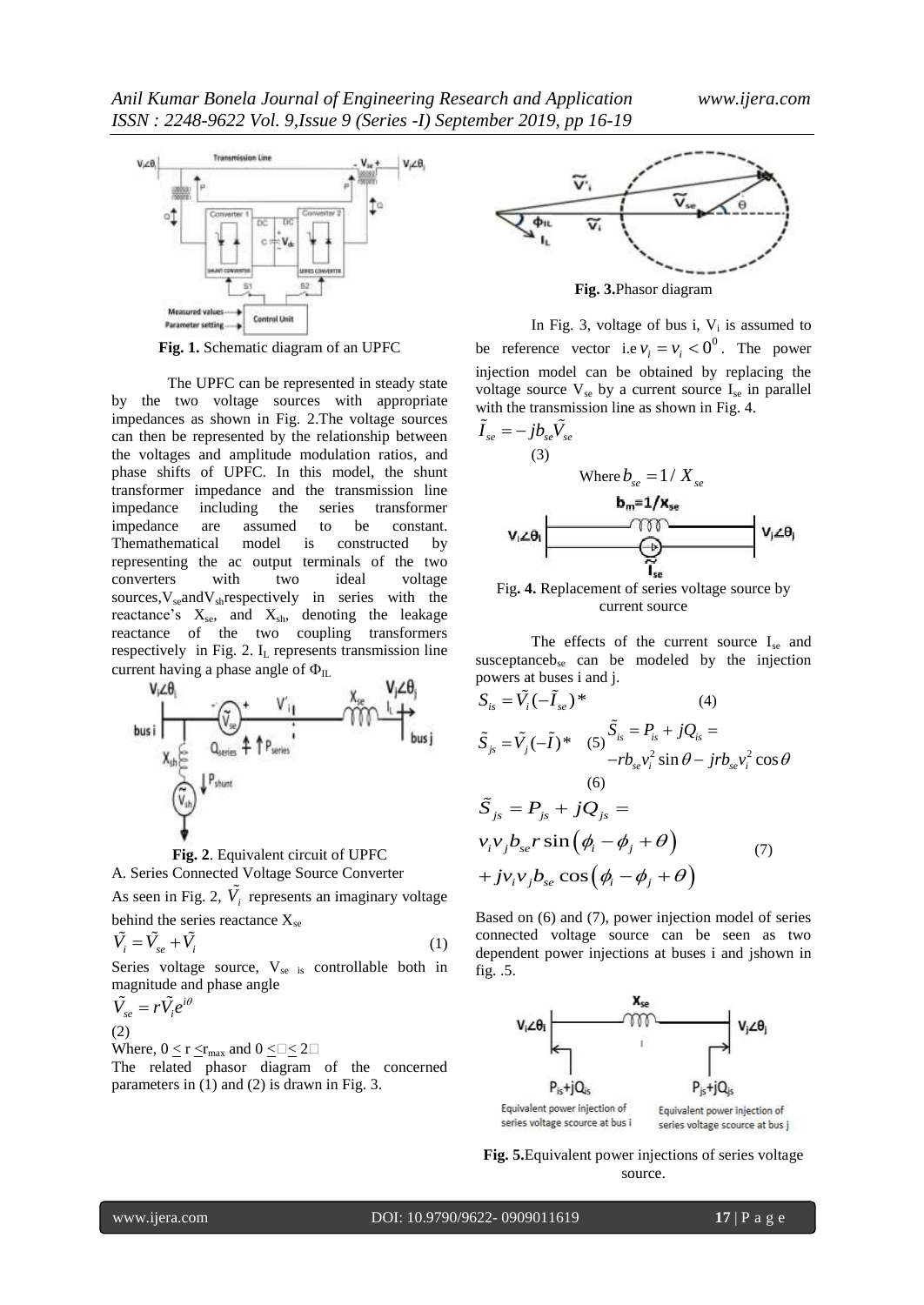B. Shunt Connected Voltage Source Converter

In UPFC, shunt connected voltage source is used mainly to provide both real power,  $P_{series}$ , which is injected to the system through the series connected voltage source, and the total losses within the UPFC. The total switching losses of the two converters is estimated to be about 2 % of the power transferred for thyristor based PWM converters [7]. If the losses are to be included in the real power injection of the shunt connected voltage source at bus  $i$ ,  $P_{shunt}$  equal to 1.02 times the injected series real power  $P_{\text{series}}$ through the series connected voltage source to the system.

$$
P_{shunt} = -1.02 P_{series} \tag{8}
$$

The complex power supplied by the series voltage

source converter is given as  
\n
$$
\tilde{S}_{series} = \tilde{V}_{se} \tilde{I} L^* = P_{series} + jQ_{series}
$$
\n
$$
= v_i v_j b_{se} r \sin \left( \phi_i - \phi_j + \theta \right) - r b_{se} V_i^2 \sin \theta
$$
\n
$$
-j r v_i v_j b_{se} \cos \left( \phi_i - \phi_j + \theta \right) +
$$
\n
$$
j r V_i^2 b_{se} \cos \theta + j r^2 b_{se} V_i^2
$$

The reactive power delivered or absorbed by shunt converter is not considered in this model, but its effect can be calculated and modeled as a separate controllable shunt reactive source, The main function of this reactive power is to maintain the voltage level at bus i within acceptable limits, in this case shunt converter functions as a static var compensator. In view of the above explanations, we assume that Qshunt=0**.** Consequently, the UPFC power injection model is constructed from the series connected voltage source model with the addition of a power injection equivalent to  $P_{Shunt}$  + j0to bus i as shown in Fig. 6.



**Fig. 6.** Complete power injection model  
\n
$$
P_{i, \text{unfc}} = P_{is} + P_{\text{shunt}} = 0.02rb_{se}V_i^2 \sin \theta
$$
\n
$$
-1.02rv_iv_jb_{se} \sin(\phi_i - \phi_j + \theta)
$$
\n(10)

$$
Q_{i, \text{upfc}} = Q_{is} = -rb_{se}V_i^2 \cos \theta \tag{11}
$$

$$
P_{j, upfc} = P_{js} = r v_i v_j b_{se} \sin(\phi_i - \phi_j + \theta) \quad (12)
$$

$$
Q_{j, upfc} = Q_{js} = r v_i v_j b_{se} \cos(\phi_i - \phi_j + \theta) \quad (13)
$$

# **III. IMPLEMENTATION OF UPFC MODEL IN POWER FLOW STUDIES**

Two imaginary PQ buses (bus i and bus j) are created on line where UPFC is consideredto be located. In order to represent the model correctly, seriesreactance Xse, is positioned between these two buses. When the position of UPFC on the transmission line is changed, the line data, Z, should be modified, depending on the location of the UPFC. Here the UPFC is considered to positionin the middle of line as illustrated in Fig. 7.



**Fig. 7.** Modification of line data due to UPFC position

#### **IV. SIMULATION**

The performance of the UPFC injection model is tested by carrying load flow studies on IEEE 14-bus system [3] embedded with UPFC by using Newton Raphson method in MATLAB. The injection model isplaced near bus 2 on line 5, near to power generation sections as shown in Fig.8.



**Fig. 8.** IEEE 14-Bus system embedded with UPFC

The UPFC has two control parameters r and  $\theta$ , the magnitude and phase of the injected voltage respectively. Allowed iteration tolerance is taken as IE-5.Firstofall without any compensation, the electrical system is studied in order to determine the load flow in each of the transmission line, then after